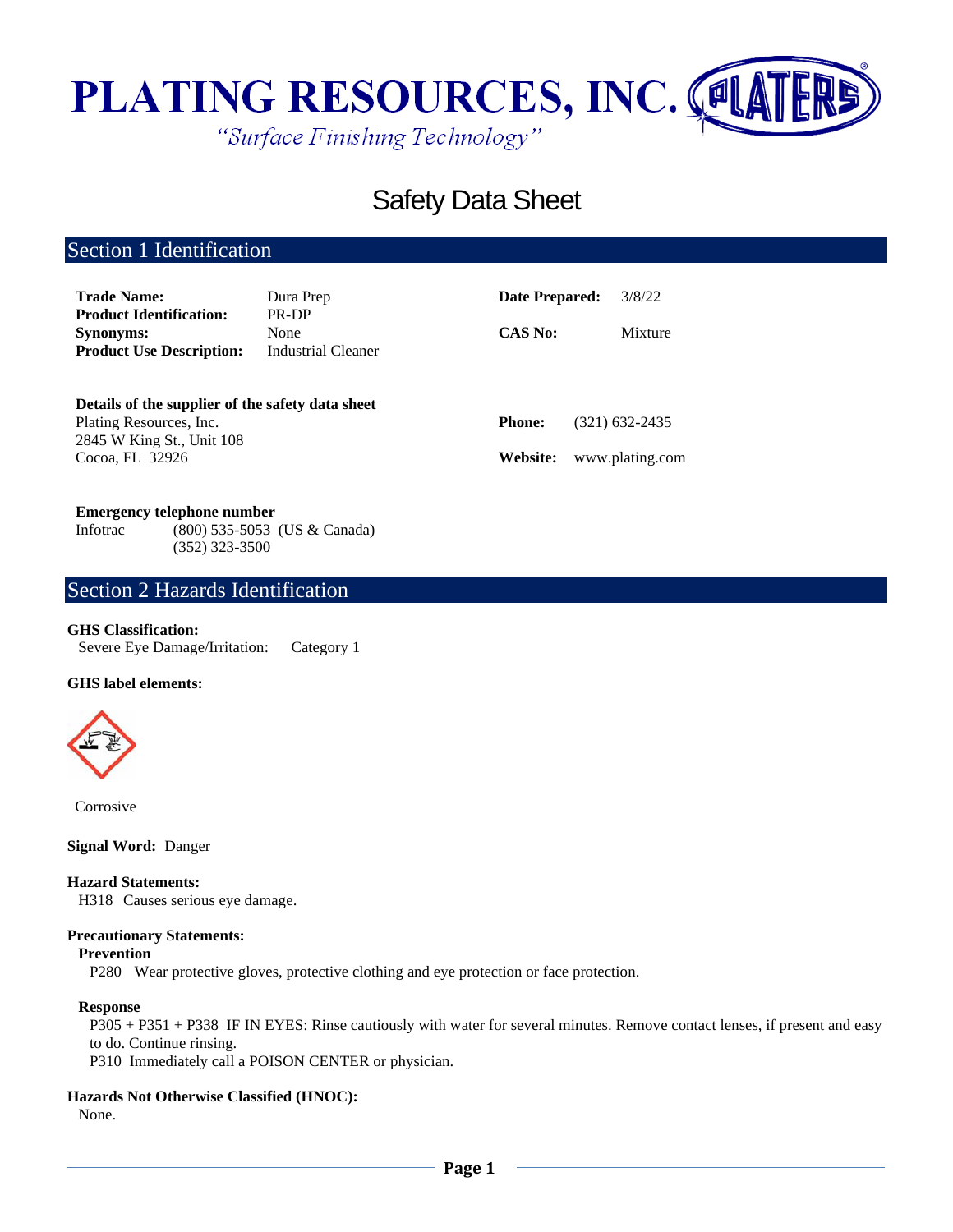# **Additional Information:**

None.

# Section 3 Composition

| <b>Chemical Name</b>          | Common name and synonyms | $CAS \#$  | %         |
|-------------------------------|--------------------------|-----------|-----------|
| Trisodium Phosphate           |                          | 7601-54-9 | $10 - 15$ |
| Sodium Alkylbenzene Sulfonate |                          | Mixture   | $1 - 5$   |

# Section 4 First Aid

## **General:**

Move out of dangerous area. Perform first aid measures as indicated. Seek medical attention and show this safety data sheet to attending physician.

## **Inhalation:**

Move to fresh air and keep at rest in a position comfortable for breathing. If breathing difficulty occurs or persists seek medical attention. If not breathing give artificial respiration and seek immediate medical attention.

## **Skin contact:**

Immediately flush exposed skin with water for at least 15 minutes while removing contaminated clothing and/or shoes. Thoroughly wash with soap and water. Seek medical attention if irritation develops or persists.

### **Eye contact:**

Immediately flush eyes with water for at least 15 minutes, lifting the upper and lower eyelids intermittently. Check for and remove any contact lenses if easy to do. Seek immediate medical attention.

## **Ingestion:**

Rinse mouth with water. Do not induce vomiting. Seek medical attention if symptoms develop.

## **Most important symptoms and effects both acute and delayed:**

No information available.

# **Indication of any immediate medical attention and special treatment needed:**

No information available.

# Section 5 Fire Fighting Measures

### **Suitable Extinguishing Media:**

Use extinguishing media suitable for surrounding fire or source of fire. Use water spray to cool fire exposed containers.

**Unsuitable Extinguishing Media:**

No information available.

**Specific hazards developing from the chemical:**

# No information available.

**Precautions for firefighters:**

No information available.

**Firefighting Instructions:** No information available.

# **Protection During Firefighting:**

Wear full protective gear and full face pressure demand self-contained breathing apparatus.

### **Other information:**

No additional information available.

# Section 6 Accidental Release Measures

# **Personal precautions, protective equipment and emergency procedures:**

Avoid direct contact with skin, eyes and clothing. Avoid inhalation of mist, vapor or dust. Wear appropriate personal protective equipment as outlined in Section 8 of this SDS.

# **Environmental precautions:**

Prevent further leakage or spillage if safe to do so. Contain spilled material and prevent run-off onto ground or into water sources or sewers.

# **Methods and material for containment and cleaning up:**

Sweep up spilled material and place in suitable container for disposal. Dispose of spilled/collected material in accordance with all federal, state and local regulations.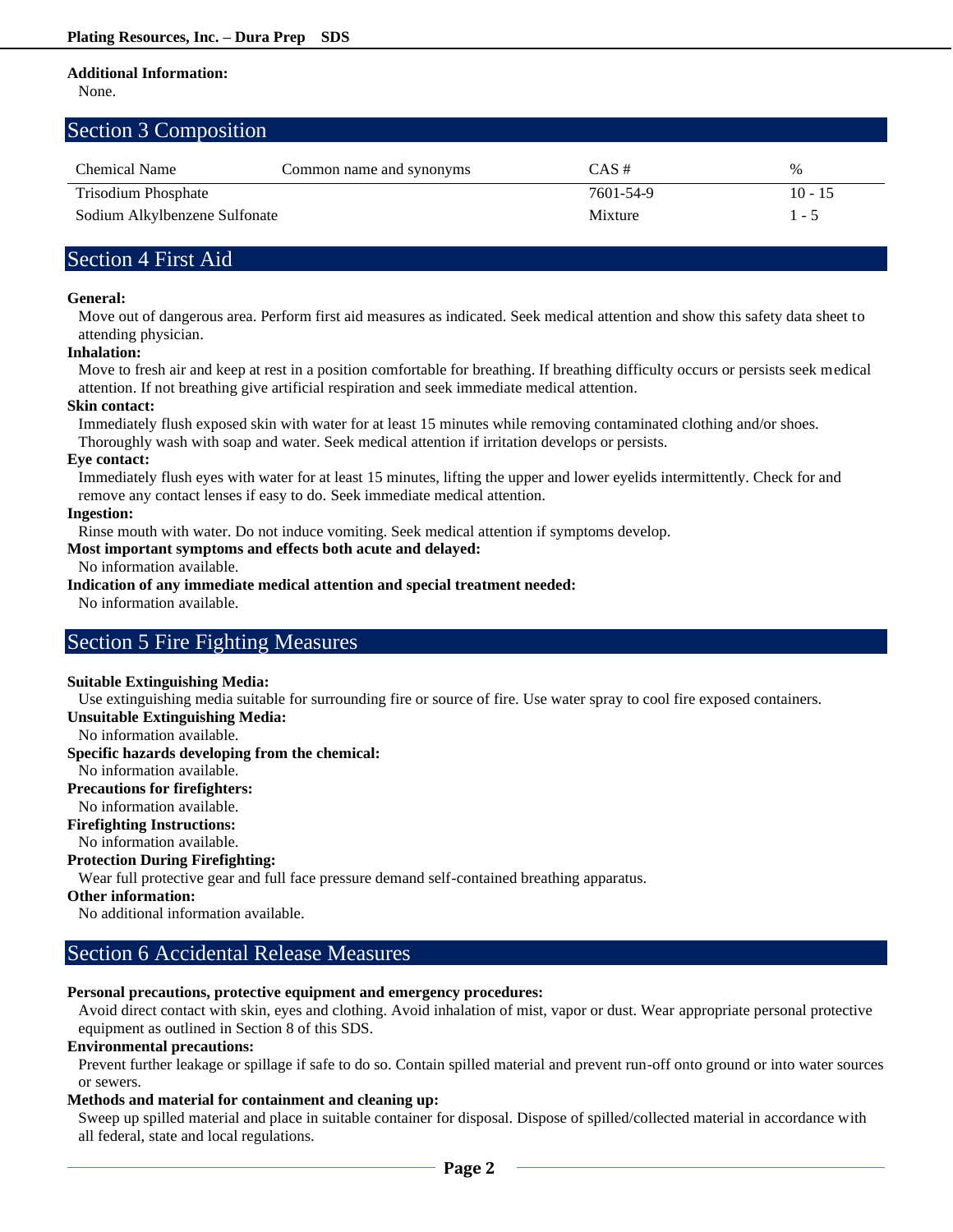# Section 7 Handling and Storage

## **Precautions for safe handling:**

Avoid contact with skin and eyes. Avoid inhalation of mist, vapor and dust. Ensure adequate ventilation. Do not eat, drink or smoke while handling. Wear appropriate personal protective equipment as outlined in Section 8 of this SDS.

# **Conditions for safe storage, including any incompatibilities:**

Store in original container. Keep container tightly closed. Store at room temperature (50-90 F) in a dry well-ventilated area.

# Section 8 Exposure Controls/Personal Protection

| Exposure limits:              |                                     |                   |                                        |                       |
|-------------------------------|-------------------------------------|-------------------|----------------------------------------|-----------------------|
| Ingredient                    | Data Source                         | Exposure Form     | Exposure Value                         | <b>Exposure Notes</b> |
| Sodium Alkylbenzene Sulfonate | OSHA PEL                            | TWA               | $5 \text{ mg/m}$                       | dust                  |
| <b>Trisodium Phosphate</b>    | <b>ACGIH TLV</b><br><b>OSHA PEL</b> | TWA<br><b>TWA</b> | $10 \text{ mg/m}$<br>$15 \text{ mg/m}$ |                       |

## **Appropriate Engineering Controls:**

Use local and/or general exhaust ventilation to maintain airborne concentrations below irritating levels or exposure limits. An eyewash and safety shower should be available in the work area.

# **Individual protection measures:**

# **Eye/face protection:**

Safety glasses or chemical goggles should be worn when handling this material.

# **Skin protection:**

**Hand Protection:**

Wear chemical resistant gloves when handling.

# **Other:**

Wear chemical resistant apron when handling.

## **Respiratory Protection:**

Wear respiratory protection if dust is produced, while using this material.

## **General hygiene considerations:**

Follow good hygiene and safety practice. Wash hands and exposed skin before breaks and at the end of the work day. Do not eat, drink or smoke while handling this material. Do not wear contaminated or dirty clothing home from the work-site. Launder contaminated or dirty clothing before reuse.

# **Additional information:**

No additional information available.

# Section 9 Physical and Chemical Properties

| Appearance                      | Off White Powder |
|---------------------------------|------------------|
| Odor                            | Not available.   |
| Odor threshold                  | Not available.   |
| рH                              | Not available.   |
| Melting/freezing point          | Not available.   |
| Initial boiling point           | Not available.   |
| <b>Flash point</b>              | Not available.   |
| <b>Evaporation rate</b>         | Not available.   |
| Flammability (solid, gas)       | Not available.   |
| Lower flammability limit        | Not available.   |
| <b>Upper flammability limit</b> | Not available.   |
| Lower explosive limit           | Not available.   |
| Upper explosive limit           | Not available.   |
| Vapor pressure                  | Not available.   |
| Vapor density                   | Not available.   |
| <b>Relative density</b>         | Not available.   |
| Solubility in water             | 15%              |
| <b>PC:</b> n-octanol/water      | Not available.   |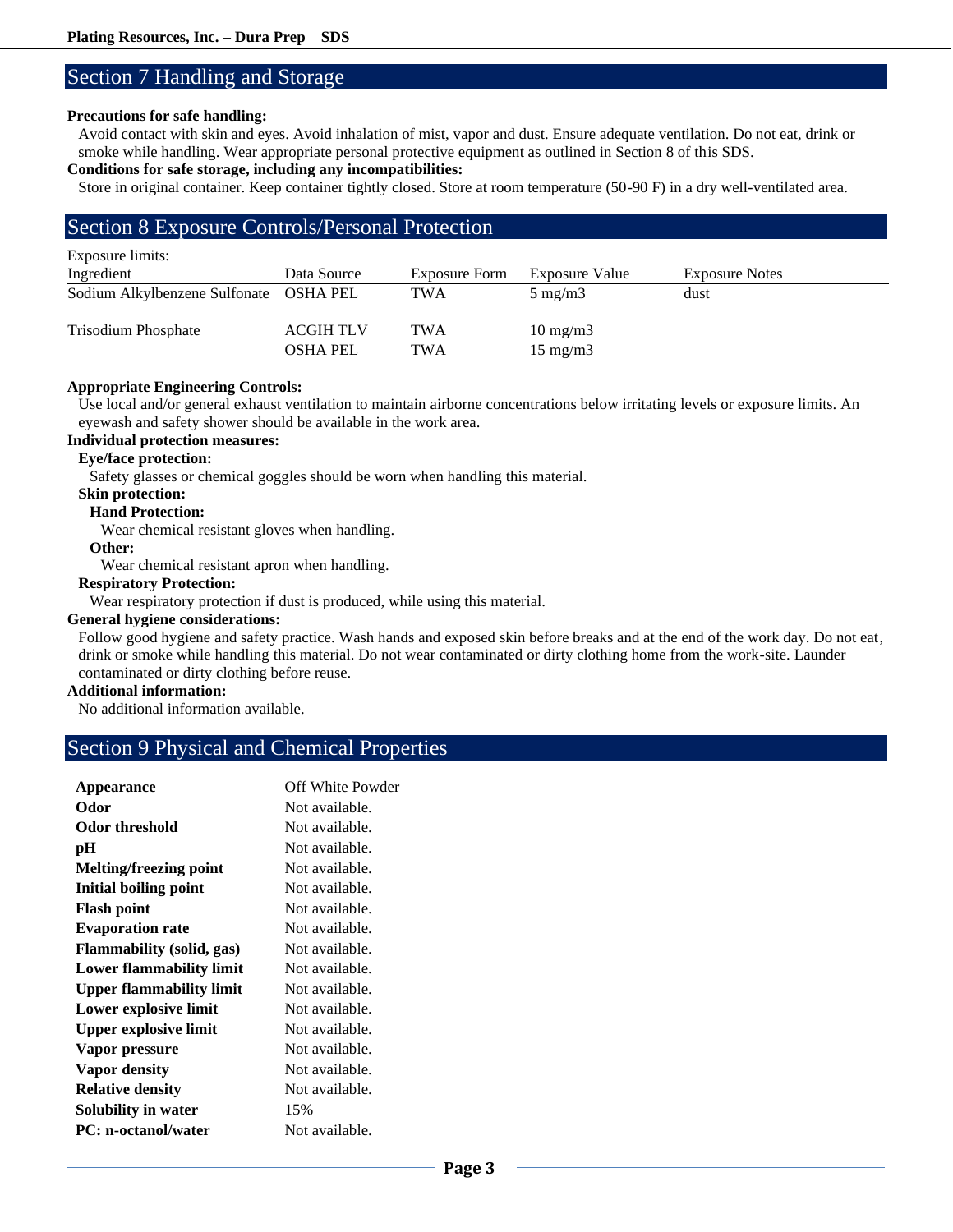| <b>Auto-Ignition temperature</b> | Not available. |
|----------------------------------|----------------|
| <b>Decomposition temperature</b> | Not available. |
| <b>Viscosity</b>                 | Not available. |
| <b>Density</b>                   | Not available. |
| <b>Specific gravity</b>          | Not available. |

# Section 10 Stability and Reactivity

| <b>Reactivity:</b>             | Not reactive under normal use conditions.                                            |
|--------------------------------|--------------------------------------------------------------------------------------|
| <b>Chemical stability:</b>     | Material is stable under normal handling and storage conditions.                     |
| <b>Hazardous reactions:</b>    | Hazardous polymerization will not occur under normal handling and storage.           |
| Conditions to avoid:           | Avoid excessive heating, freezing and chemical contamination.                        |
| <b>Decomposition products:</b> | No decomposition products are expected under normal storage and handling conditions. |
| Incompatible materials:        | Avoid contact with strong acids.                                                     |

# Section 11 Toxicological Information

**Information on the likely routes of exposure:** 

# **Inhalation:** No information available. **Skin Contact:** No information available. **Eye Contact:** May cause eye irritation and burns. **Ingestion:** No information available. **Symptoms related to the physical, chemical and toxicological characteristics:** No information available. **Delayed and chronic effects:** No information available.

### **Numerical measures of toxicity:**

| Components                            | Exposure | <b>Species</b> | Dose          | <b>Notes</b> |
|---------------------------------------|----------|----------------|---------------|--------------|
| <b>Trisodium Phosphate:</b>           |          |                |               |              |
| LD50                                  | Oral     | Rat            | $>7400$ mg/kg |              |
| <b>Sodium Alkylbenzene Sulfonate:</b> |          |                |               |              |
| LD50                                  | Oral     | Rat            | $>2000$ mg/kg |              |
|                                       |          |                |               |              |

| <b>Toxicological effects:</b><br><b>Acute Toxicity:</b> |
|---------------------------------------------------------|
| Mixture:                                                |
| No information available.                               |
| <b>Skin Corrosion/Irritation:</b>                       |
| Mixture:                                                |
| No information available.                               |
| <b>Serious Eye Damage/Irritation:</b>                   |
| Mixture:                                                |
| No information available.                               |
| <b>Respiratory sensitization:</b>                       |
| Mixture:                                                |
| No information available.                               |
| <b>Skin sensitization:</b>                              |
| Mixture:                                                |
| No information available.                               |
| Germ cell mutagenicity:                                 |
| Mixture:                                                |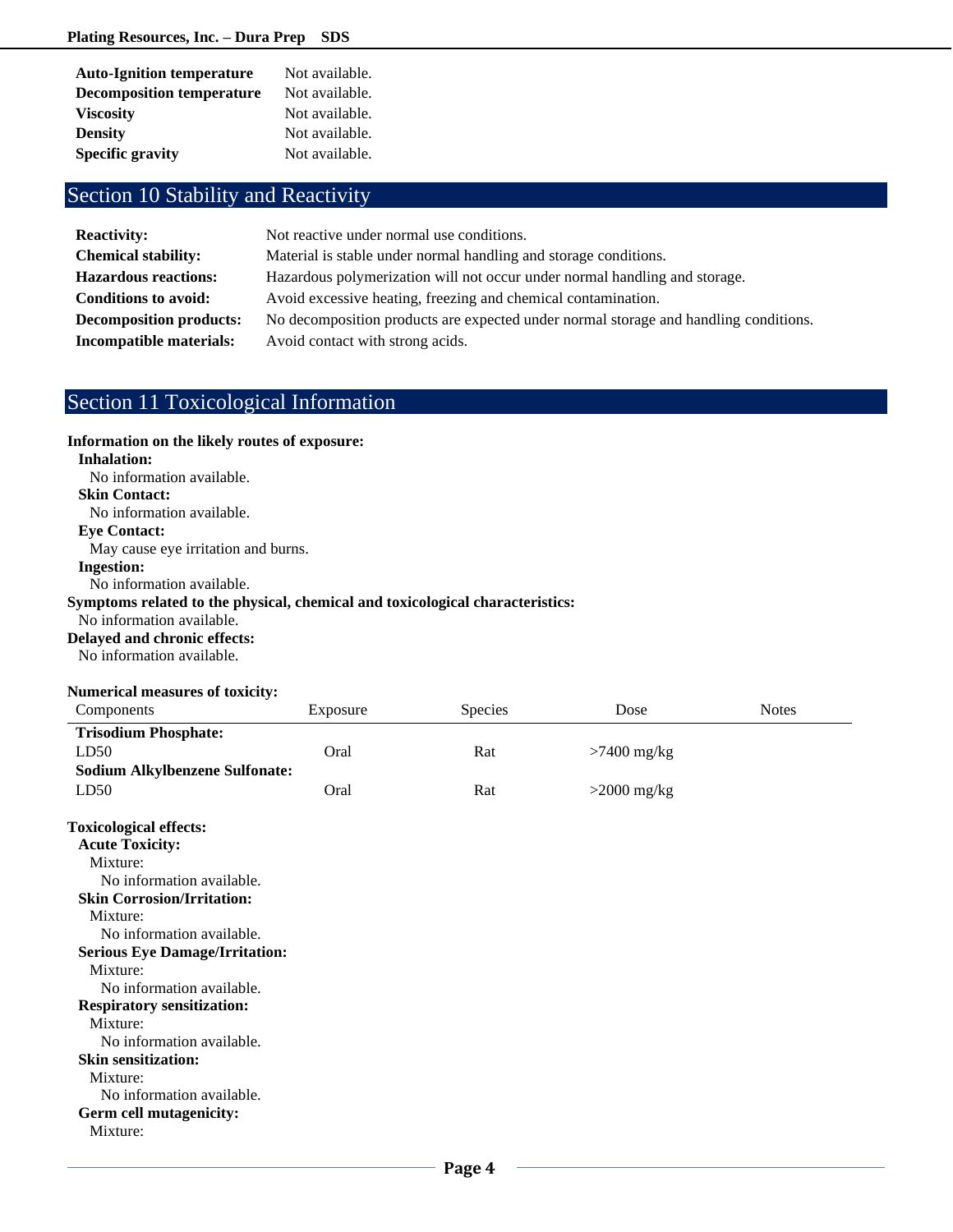No information available. **Carcinogenicity:** Mixture: This product is considered to be a potential carcinogen by: NTP: No OSHA: No IARC: No **Reproductive toxicity:** Mixture: This product is not expected to cause reproductive and developmental effects. **STOT-single exposure:** Mixture: No information available. **STOT-repeated exposure:** Mixture: No information available. **Aspiration hazard:** Mixture: This product is not an aspiration hazard. **Additional information:** None.

# Section 12 Ecological Information

## **Ecotoxicity:**

No information available.

## **Numerical measures of ecotoxicity:**

| Components                            | Type | <b>Species</b> | Dose                | <b>Notes</b>    |
|---------------------------------------|------|----------------|---------------------|-----------------|
| <b>Trisodium Phosphate:</b>           |      |                |                     |                 |
| Fish                                  | LC50 | Mosquito Fish  | $28.5 \text{ mg}/1$ | 96 hr           |
| <b>Sodium Alkylbenzene Sulfonate:</b> |      |                |                     |                 |
| Fish                                  | LC50 | Zebra Fish     | $>10$ mg/l          | 96 hr           |
| Invertebrates                         | EC50 | Daphnia Magna  | $>100$ mg/l         | 48 <sup>h</sup> |
| <b>Persistence and degradability:</b> |      |                |                     |                 |
| Mixture:                              |      |                |                     |                 |
| No information available.             |      |                |                     |                 |
| <b>Bioaccumulative potential:</b>     |      |                |                     |                 |
| Mixture:                              |      |                |                     |                 |
| No information available.             |      |                |                     |                 |

**Mobility in soil:**

Mixture:

No information available.

**Other adverse effects:**

Mixture:

No information available.

**Additional information:**

No information available.

# Section 13 Disposal Considerations

# **Disposal instructions:**

Dispose of material in accordance with all federal, state and local regulations.

# **Contaminated packaging:**

Triple rinse container and offer for recycling. Dispose of container following all federal, state and local regulations.

# **Additional Information:**

No additional information available.